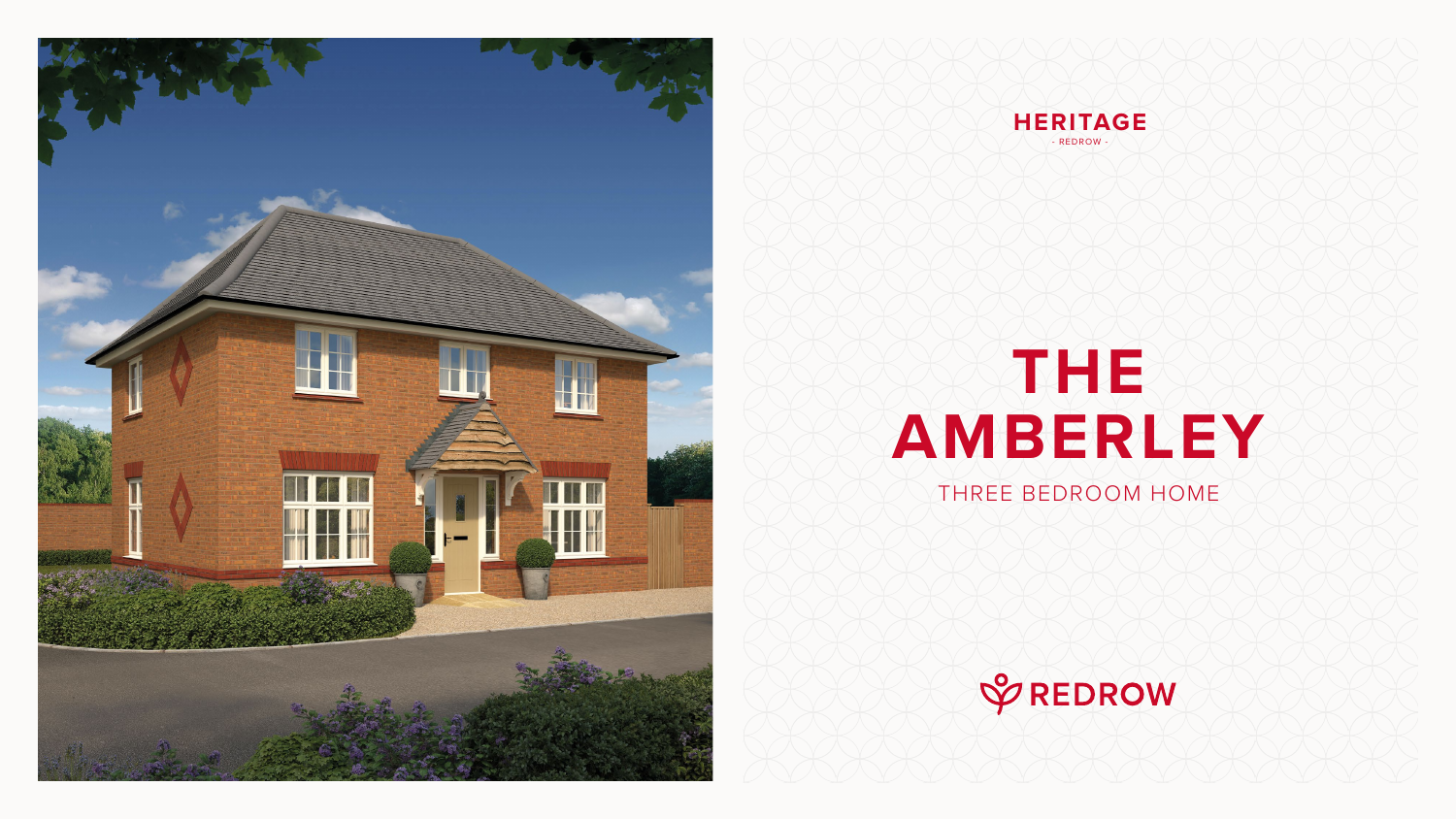

### THE AMBERLEY **GROUND FLOOR**

- Dimensions start
- **ST** Storage cupboard
- **WM** Washing machine space
- **DW** Dish washer space







#### **KEY**

- **SSS** Hob
- **OV** Oven
- **FF** Fridge/freezer
- **TD** Tumble dryer space